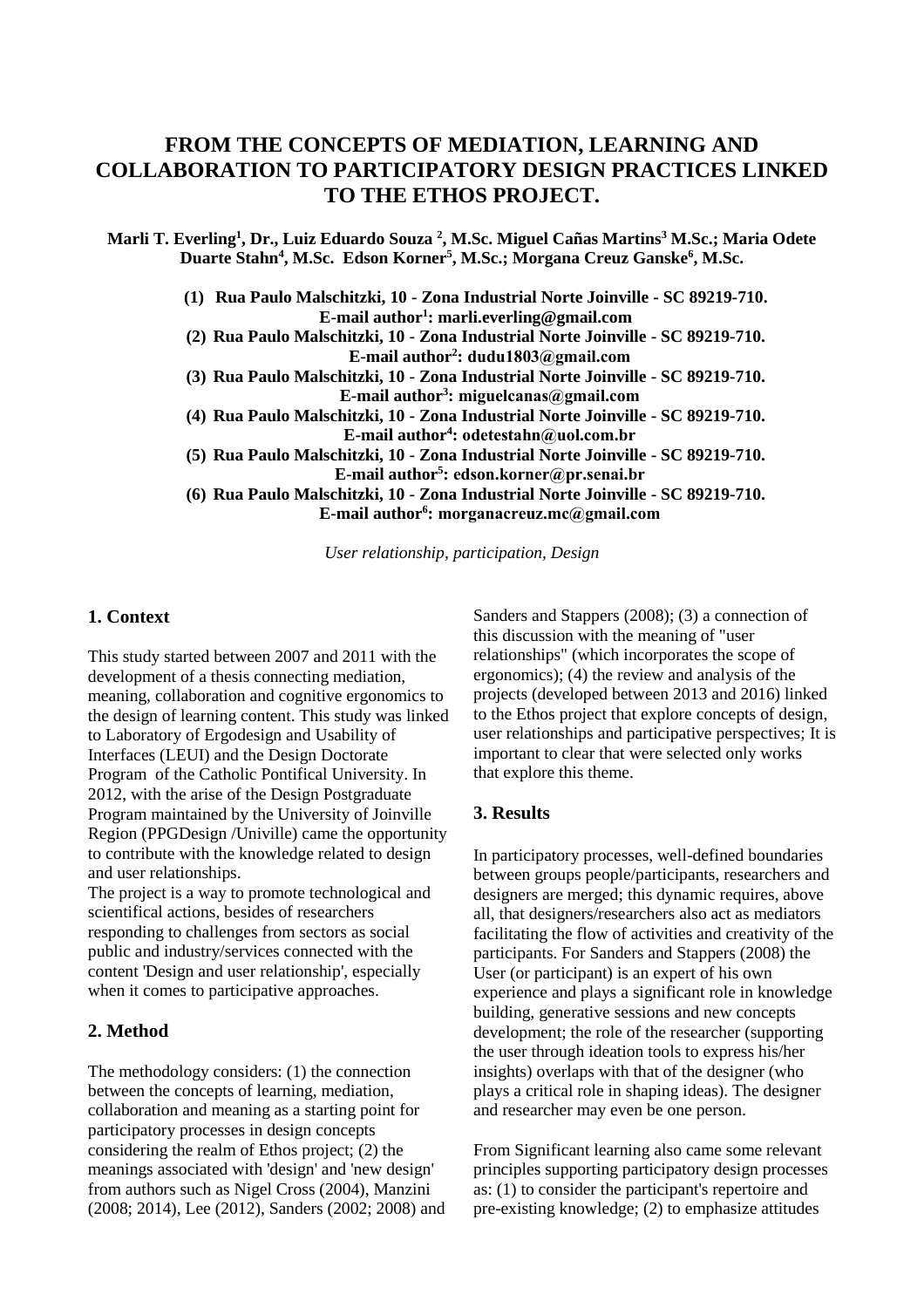such as willingness, enthusiasm, and reduced resistance; (3) welcome meaningful associations derived from participants experiences; (4) handling strategies involving experiences, simulation and immersion in real situations, helping to apprehend the subjective universe of the participant. The value of these principles lies in the development of attitudes such as openness and acceptance, as well as, deepening in aspects associated with values, beliefs and culture.

The beliefs of collaborative learning that shaped the way in which participatory processes have been used in the field of the Ethos project are: (1) cultivation of search and sharing attitudes; (2) creation of new strategies for sharing perceptions and displaying information; (3) willingness to 'learn to know' to associate information gathering with the spirit of adventure; (4) willingness to learn, to live together, to stimulate the development of interpersonal skills as argumentation and defense of their opinions, and willingness to consider other's mindsets, articulating ideas in a collaborative way; (5) stimulation of information sharing, the cultivation of attitudes and behaviors that favors team work and humorous reactions to the unexpected.

It is observed that these discussions privilege attitudes, sharing of scenarios, openness and acceptance, availability and trust that are essential for activities such as cooperation, collaboration and participation. This understanding has guided the participatory processes conducted over the years.

The years between 2013-2015 were marked by the beginning of participatory approaches. In this biennium two proposals were developed; one contemplated the development of packaging for a local food industry and in the other were discussed affinities among architecture and design in order to expand the creative possibilities (and strengthen the identity) of an architecture office in the city. Both proposals resulted in valuable solutions.

The packaging for the food industry (related to user experiences in the process of purchase and prepare the product) due to the collaborative creation session highlighted important information and values of the brand, facilitating its recognition. The last participatory activity relied on participant's feedback from users who engaged in the process from the beginning.

The discussion of affinities between architecture and design reflected in two instances: the first, in the

prospect of a new creativity-oriented enterprise, and the second, in the integration of participatory Design approaches in the activities of the architecture office aiming to engage the users.

Based on experiences and results in 2014 and 2016, the emphasis of Ethos project was strongly directed to articulate design, collaboration and empathy with educational processes. During this period, two works with participatory approaches were conducted. The first proposal contemplated training process for a social group, and the second one, was driven to professional qualification in the fashion area.

The training process oriented to social groups, due to its characteristics and its 40-year journey, aimed the development of products through design capacities, convergence, sensitivity and empathy, respecting the vernacular knowledge. In this context, the participatory strategy proved to be a great alternative.

At the same time, the alignment of training process to the structure of fashion design collection disciplines offered by the Advanced Technological Course on Senai/Curitiba/BR allowed the engagement due to participation. One strategy of alignment, was offer workshops as a living process, embodied by a whole team rather than a document used only to manage the daily routine.

In 2015 and 2016, participatory processes were explored more intensively. A partnership was established with the 'Instituto Caranguejo e Educação Ambiental' to address challenges related to environmental awareness considering the Babitonga ecosystem.

In participatory terms, this experience was more intense and involved weekly meetings between the Ethos team and representatives of the Instituto Caranguejo de Educação Ambiental due to the need to explicit the tactical and subjective knowledge of the Institute directors.

Consequently, an advance in the role of the researcher/designer as mediator, synthesizer, organizer, facilitator of the flows of creativity was achieved. The same happened with the development of ideas visualization instruments. The result was a service system associated with the mangrove route (stakeholder maps, app/site, blueprint of the service, design of journeys of users with different goals and, at last, interactive infographics as a way to replicate the proposal in other contexts).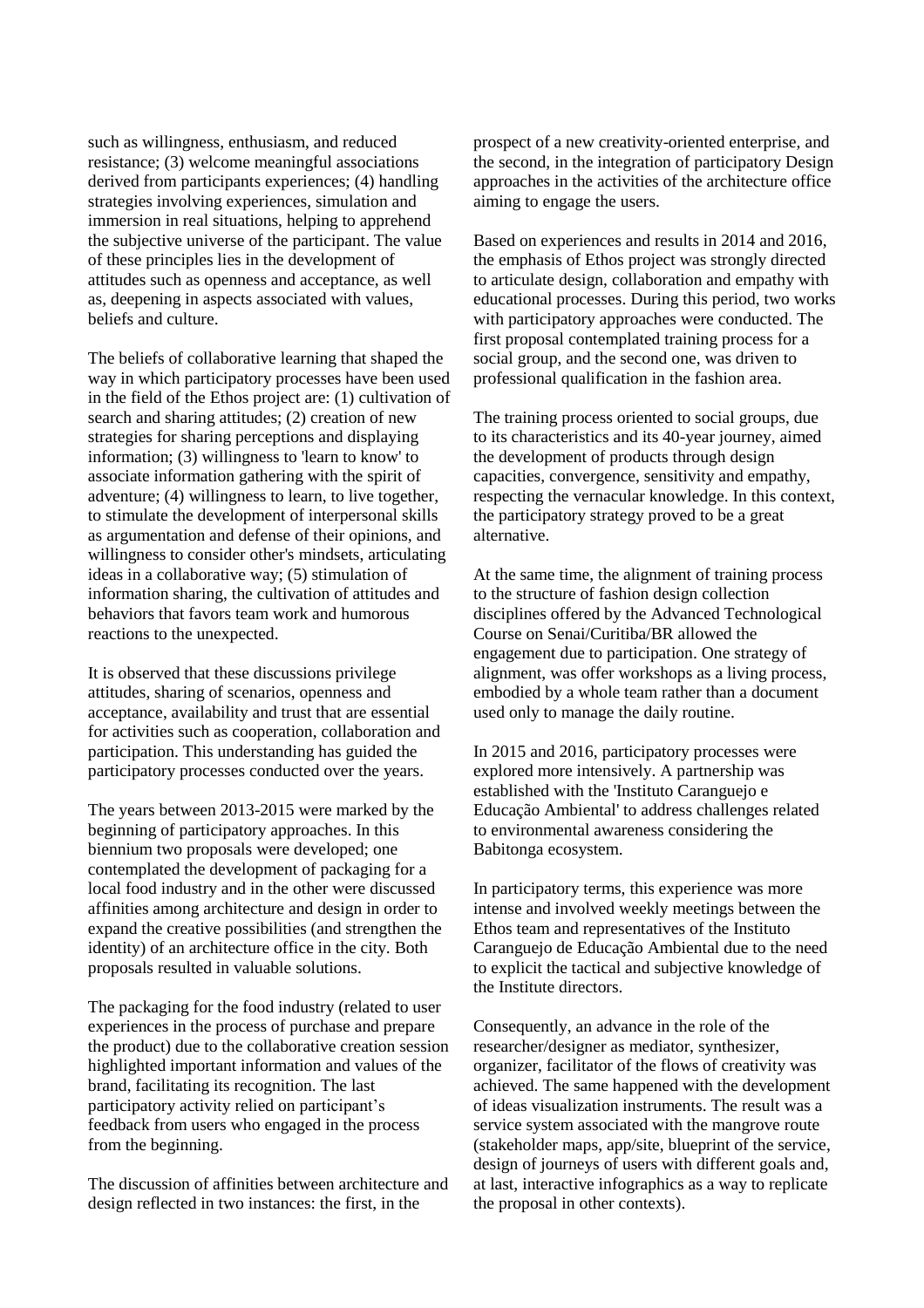# **4. Conclusion**

This analysis has contributed to the realization that, rather than techniques or tools, the link between design and participative process depends on attitudes associated with mediation; it also depends on the ability of the designer/researcher to mediate, to instrumentalize processes for the visualization of ideas and the emergence of patterns to facilitate the flow of activities or creativity of the participants, and, to support the participant (due to the ideation and expression tools to support the flow of experiences and insights), as well as; their avalilability to synthesize and shape ideas; this perception is also in line with how you talk about mediation, meaning and collaborative learning.

Participatory processes allow reaching the subjective universe (values, beliefs, culture) of the participant; so it requires: ethical and respectfull attitudes to establish trust; consider the participant's preliminary repository; cultivate attitudes such as listening, openness and skills whereas collaboration and perception of the meaning.

Harari (2014) by discussing the nature (and culture) of homo sapiens points out the relevance of collaboration for this species and for the social mood. For the author, the cognitive revolution, constituted by new forms of thought and communication, and moreover, creation of myths established the contracts of trust in activities involving groups. In recent years, Design (as in Ethos project) has explicitly reoriented its possibilities far beyond the industrial and corporate scenario. Design definition has released its emphasis on the concrete artifacts and nowadays considers that the design of social systems and complex problem solving processses also should be part of its scope.

Such a scenario does not mean that such point of view never has catch the attention of previous designers. It reveals that, in the last years, new narratives, approaches (or in the words of Harari, myths) of design have been structured; these narratives grounded a shared mental model that enables action in the world objective and concrete reality.

In this sense, Ethos Project is also a narrative that aims to mobilize a team for action. One of the authors that sustains the proposal is Sanders for whom people shifts from users to engaged

#### participants.

#### **5. References**

AUSUBEL, David. Aquisição e retenção de conhecimentos: Uma perspectiva cognitiva. Rio de Janeiro : Paralelo. 2003. CROSS, Nigel, Desenhante: Pensador do Desenho. Organização e tradução Lígia de Medeiros. Santa Maria: SCHDs. 2004. Dos SANTOS, Júlio César Furtado. Aprendizagem Significativa – Modalidades de Aprendizagem e o Papel do Professor. Porto Alegre : Mediação. 2009. EVERLING, Marli T. Projeto Urbe: Uma Experiência Centrada na Capacitação de Recursos Humanos para o Contexto Urbano no Âmbito do Ppgdesign/Univille Observando Conceitos de Design e Relações de Uso. / Urbe Project: An Experience Centered In Human Resources Training For Urban. Revista Ergodesign & HCI, [S.l.], v. 4, n. 1, oct. 2016. ISSN 2317-8876. Disponível em: <http://periodicos.pucrio.br/index.php/revistaergodesignhci/article/view/56>. Acesso em: 18 jan. 2017. EVERLING, Marli Teresinha; MONT'ALVÃO, Claudia (Orientadora) Diretrizes para um ambiente de aprendizagem assíncrona no curso de design. Rio de Janeiro, 2011. 411p. Tese de Doutorado – Departamento de Artes e Design, Pontifícia Universidade Católica Rio de Janeiro. EVERLING, Marli T.; THEIS, Mara R.; SANTOS, Filipe M. dos; CECYN, Leonardo C. C.; RODRIGUES, Rafaela; LaFRONT, Ronald; Design, Participação e Engajamento Como Estratégias para Qualificar Relações de Uso em Abordagens de Design no Âmbito do Projeto ETHOS. Apresentado no GAMPI Plural : Joinville. 2017. Em fase de publicação nos anais. GANSKE, Morgana Creuz. Design para inovação social: uma perspectiva sobre a atuação do designer em um mundo complexo, em uma aplicação prática denominada Rota do Mangue/ Dissertação de Mestrado. Joinville: UNIVILLE, 2016. CREUZ, Morgana; Everling, Marli Teresinha; O Design Gráfico Como Facilitador Da Nova Cultura De Cuidado E Protagonismo No Espaço Urbano, P. 3043-3055 . In: Anais Do 12º Congresso Brasileiro de Pesquisa e Desenvolvimento em Design [= Blucher Design Proceedings, V. 9, N. 2]. São Paulo: Blucher, 2016. GEHL, Jan. Cidades para Pessoas. Ed. Perspectiva. São Paulo, 2013. HARARI, Yuval Noah.Homo Sapiens: Uma breve

história da humanidade. Porto Alegre: LPM, 2014 JACOBS, Jane, Morte e Vida e Grandes Cidades.